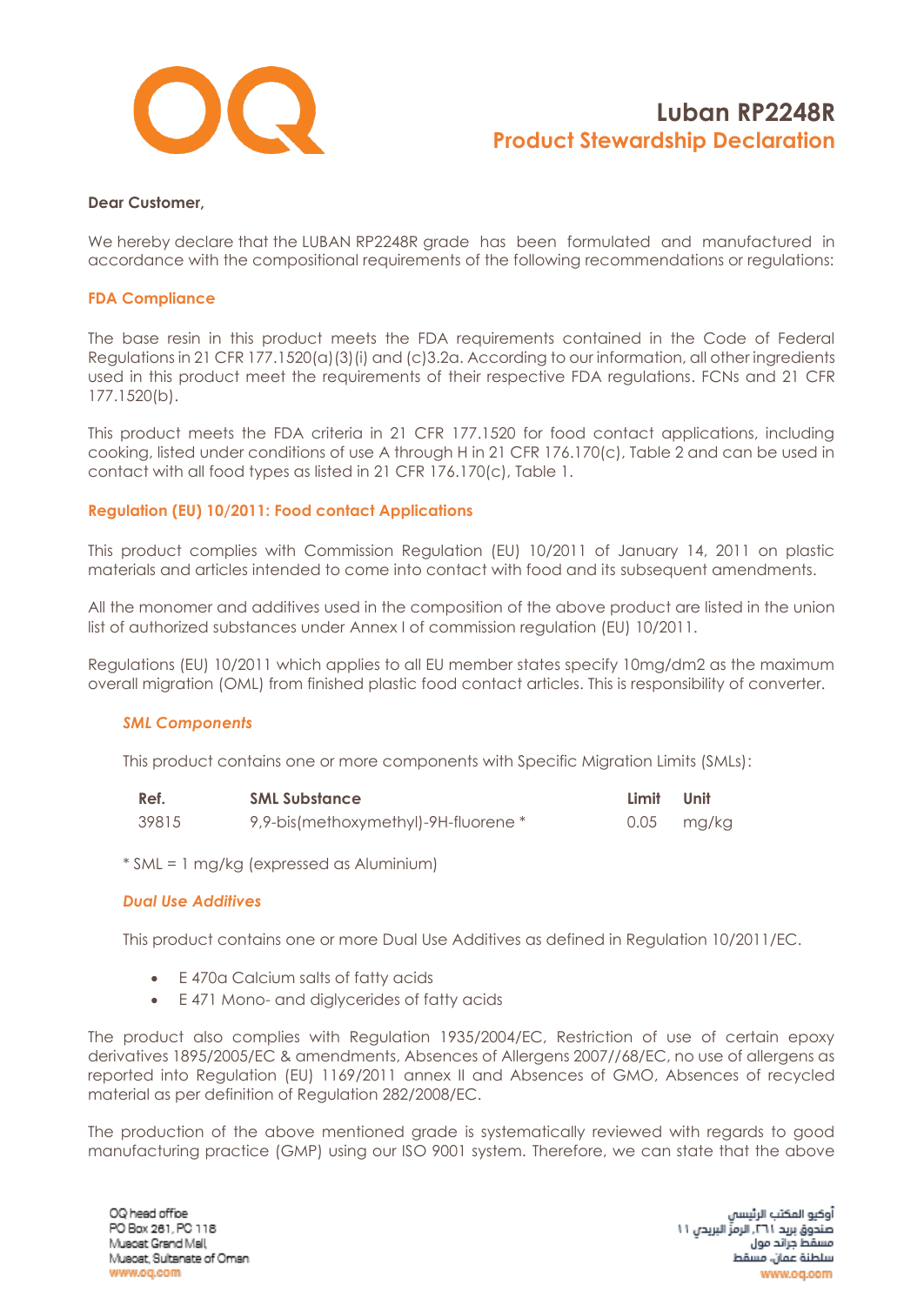

mentioned product meets the relevant requirements laid down in Regulation 2023/2006/EC on good manufacturing practice for materials and articles intended to come into contact with food. Users must verify that the finished items, manufactured according to good manufacturing practice (GMP) must not modify the organoleptic properties of the food.

This product could potentially contain Non Intentional Added Substances (NIAS), which required to be evaluated using recognized risk assessment method.

## **Regulation (EC) 1223/2009: Cosmetic Products**

The EU regulation (EC) 1223/2009 applies to cosmetic products and it does not apply to the polymer resins. However, we confirm that any of the substances listed in the Annex II of the regulation 1223/2009/EC is not used in the manufacture or formulation of this product. However, this product has not been tested for these chemical substances.

## **REACH (Regulation EC 1907/2006)**

OQ certifies that all components used in the formulation of this product do not contain, nor are they knowingly produced with any substances listed on Annex XVII to Regulation (EC) No 1907/2006 of the European Parliament and of the Council concerning the Registration, Evaluation, Authorisation and Restriction of Chemicals (REACH) and its amendments.

## *Substance of Very High Concerns (SVHC):*

ECHA has so far identified certain chemical substances as the substances of Very High Concerns (SVHC) updated as of 17<sup>th</sup> January 2022. These substances are mentioned in the following link:

## <https://echa.europa.eu/candidate-list-table>

We confirm that these substance of Very High Concerns (SVHC) are not added intentionally during manufacturing process of this product.

## *REACH Registration Status:*

Polymers are generally exempted from the provisions on registration of Title II of REACH (Article 2(9)). However, the constituents of these polymers fall under the regulation of REACH. Therefore, all relevant substances like monomers and polymer additives were pre-registered and will eventually be registered under REACH. For the relevant substances in OQ polymers products, an Only Representative (OR) in accordance with the European Union legislation REACH (Registration, Evaluation, Authorisation and Restriction of Chemicals) was appointed.

## **Country Chemical Invention status:**

*(Listed on inventory or not listed on inventory/Compliance):*

- **United States:** Toxic Substances Control Act Inventory (TSCA); Listed, Exempt from reporting under the Inventory Update Rule.
- **Canada:** Domestic Substances List (DSL), Non Domestic Substance List (NDSL); the substance is specified on the DSL.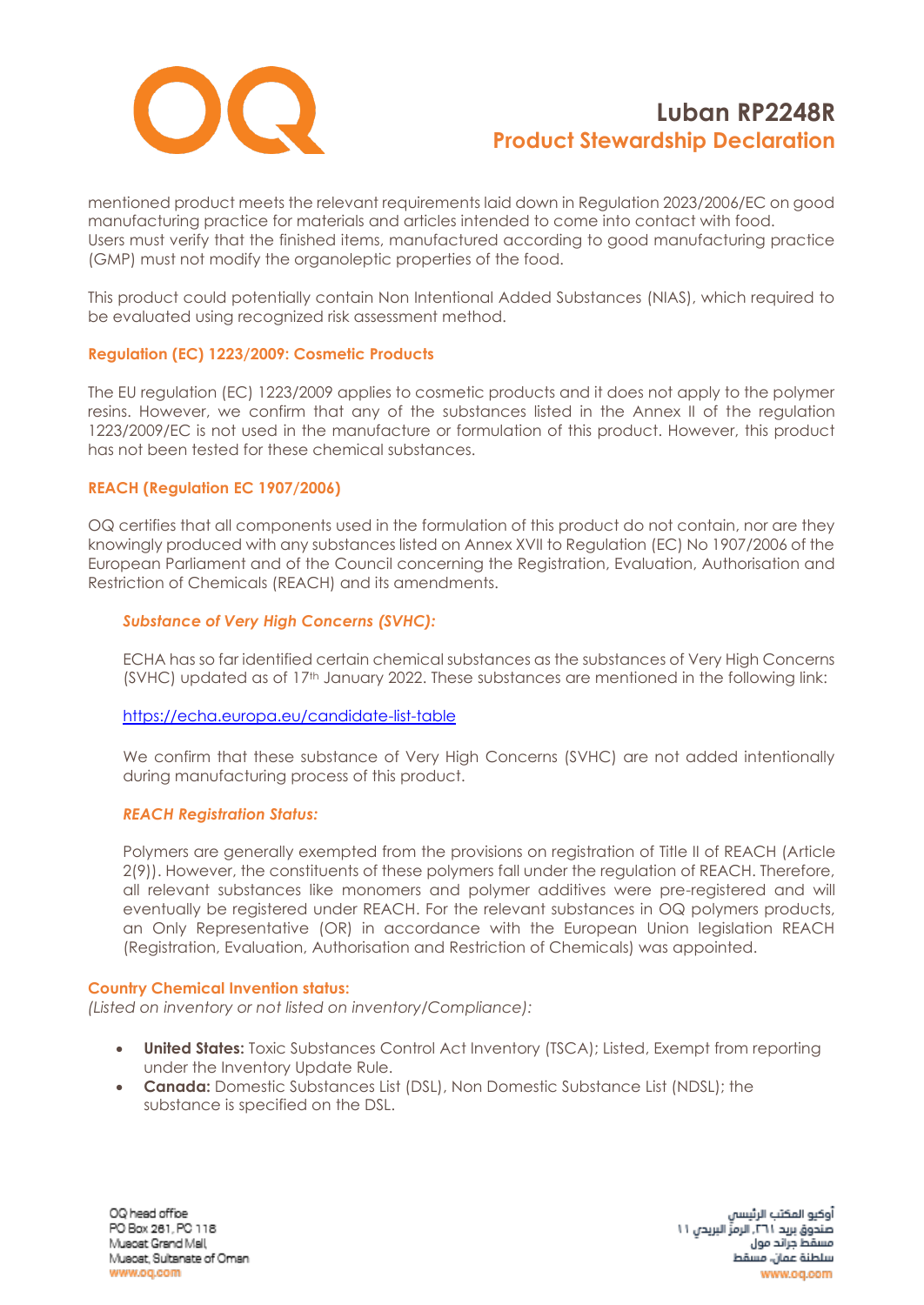

- **Europe:** European Inventory of Existing Commercial Chemical Substances (EINECS or ELINCS); ELINCS are not effective anymore after REACH came in force. Under REACH all polymers are exempt from registration and evaluation.
- **Australia:** Australian Inventory of Chemical Substances (AICS); listed.
- **Korea:** Korean Existing Chemical List (ECL); Korea-Reach is in force and polymers are exempt from registration.
- **Japan:** Japanese Existing and New Chemical Substances (ENCS); listed. The draft Positive List (PL) published by MHLW (base polymers: plastics & additives) and its subsequent amendments; listed.
- **Philippines:** Philippines Inventory of Chemicals and Chemical Substances (PICCS); listed.
- **China:**
	- ✓ Inventory of Existing Chemical Substances Manufactured or Imported in China (IECSC); listed.
	- ✓ GB 9685-2016 "National Standard of Food Safety: on uses of additives in Food Contact Materials and their products"; compliant.
	- ✓ GB 31603-2015 "National Food Safety Standard General Hygienic Practice for Production of Food Contact Materials and Its Products"; compliant.
	- ✓ GB 4806.1-2016 "National Standard of Food Safety: General safety requirements on Food Contact Materials and their products"; compliant.
	- ✓ GB 4806.6-2016 "National Food Safety Standard Plastic Resin for Food Contact"; listed.

The monomers and additives used on the formulation of this product are listed in the above regulations' positive lists including no specific migration limit (SML).

- **New Zealand:** New Zealand Inventory of Chemicals (NZIoC); listed.
- **Switzerland:** Swiss Federal Department of Home Affairs (FDHA) "Annex 10 of the Ordinance of the FDHA on materials and articles intended to come into contact with foodstuffs" listed under Table 1, column 5 (IV), additive (without additives used in the production of colourants and pigments (AD) as of 1st December 2020.
- **MERCOSUR** (Argentina, Brazil, Uruguay, Paraguay, Venezuela and Bolivia) This product meets the requirements of following regulations:
	- GMC Resolution No. 03/1992 of April 1st 1992, which "establishes the general criteria and classification of materials for packaging and equipment in contact with food"
	- ✓ GMC Resolution No. 02/2012 of April 19th 2012 which provides a "positive list of monomers, other starting substances and polymers authorized for the manufacture of plastic packaging and equipment that come into contact with food"
	- $\checkmark$  GMC Resolution No. 39/2019 of July 15th 2019, which provides the "Technical Regulation on the positive list of additives for plastic materials and polymeric coatings intended to contact food".

This product does not contain monomers and/or addictive with SML and/or Total Specific Migration Limit (SML(T)) and/or QMA (residual content per food contact area). In order to guarantee the compliance with the above Resolutions, the end plastic product must be analyzed by the manufacturer concerning total migration limit and such limit must be less than 50 mg/kg or 8 mg/dm².

## **ROHS Directive 2011/65/EU**

The product complies with RoHS Directive 2011/65/EU and the substances mentioned in the directive are not intentionally introduced and are not related to the manufacturing process of the product.

OQ head office PO Box 261, PC 118 Musoat Grand Mall, Muscat, Sultanate of Oman www.oq.com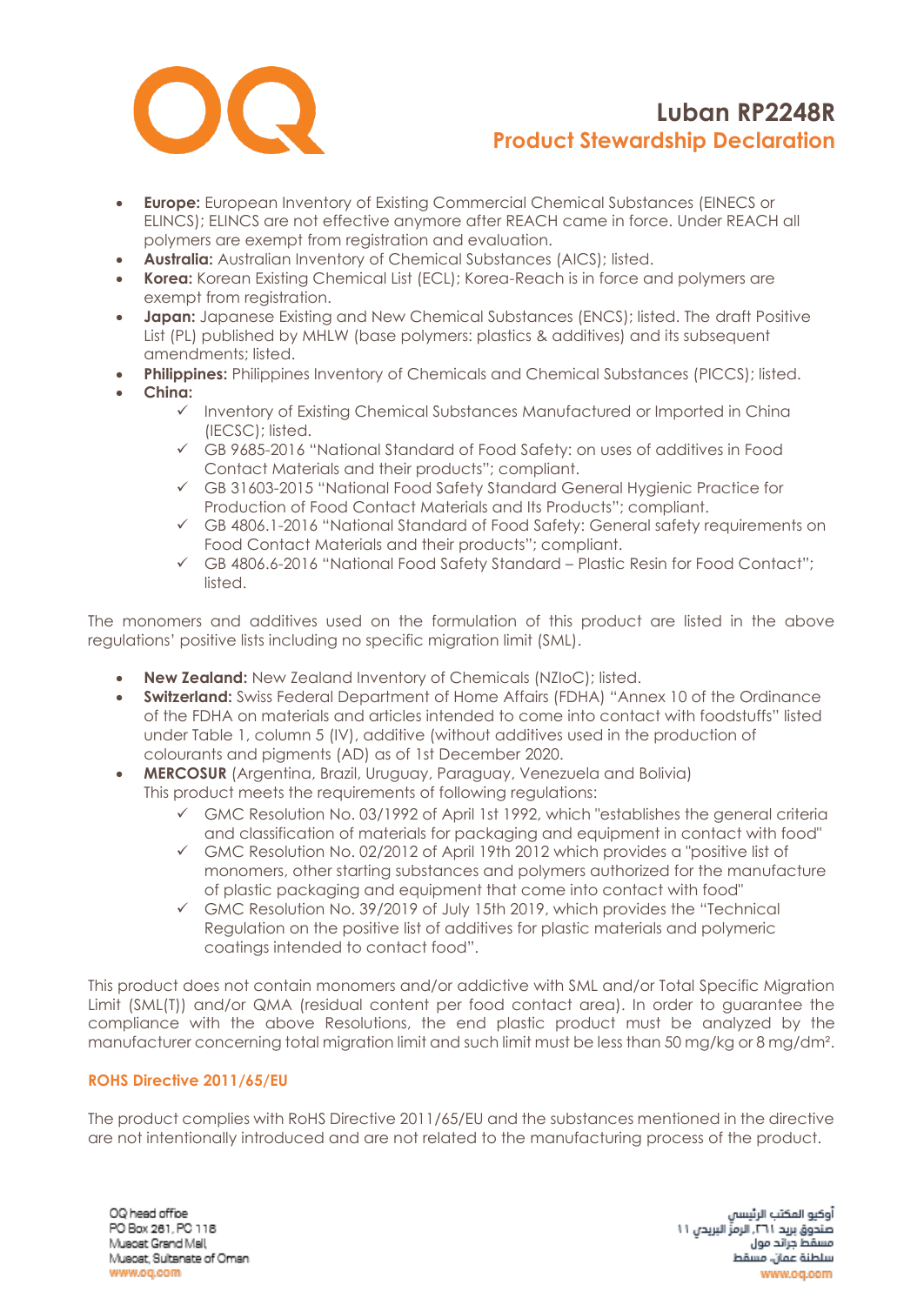

### **Medical**

## *European Pharmacopeia (EP)*

This product does not meet the EP requirements for 3.1.3, Polyolefins - 7th Edition of European Pharmacopeia.

### *USP Class VI*

This product has not been tested for USP Class VI.

## **Directive 94/62/EC and the regulation of the Coalition of Northeastern Governors (CONEG) of the USA on packaging and packing waste**

The product meets the requirement of CONEG and Directive 94/62/EC and its amendments (2005/20/EC and 2013/2/EU) in force. Cadmium, chromium (VI), lead and mercury are not used in the manufacture of or in the formulation of this product. This product meets the year 2001 requirements of less than 100ppm for total incidental Cadmium, chromium (VI), lead and mercury. In addition, the product has the potential to be recycled according to these requirements.

## **TSE/BSE Statement**

The derived from animal sources are not intentionally used in this product recipe. Our additive supplier confirmed that the blended polymer additives used for this product are synthetic derivatives of vegetable based materials and minerals, and are free of any animal basis materials.

## **Halal & Kosher Certification**

This product is not certified for Halal and Kosher.

## **Phthalates Compliance**

The product complies with Regulation (EU) 10/2011/EC. Plasticizers such as phthalates are not used in the manufacture of or the formulation of this product. However, trace of phthalate as minor component of the catalyst system (a "Technical Support Agent") could be used to manufacture this product. This is typical of polypropylene resins produced with high mileage catalysts. Historical testing with food stimulants demonstrated residual phthalates found to be less than 0.3 ppm, which is the detection limit of the analytical method used.

## **Declaration on California Proposition 65**

The monomer and additives incorporated comply with California Proposition 65 (updated on 31 December 2021). The product represents 'no significant risk' for cancer to the people of California. The product contains no substances known to the State of California to cause reproductive toxicity at a level of exposure subject to the requirements of Propositions 65.

#### **Switzerland VOC Declaration**

This product contains less than 3% VOC's of the substances in the positive lists of the Switzerland

OQ head office PO Box 261, PC 118 Musoat Grand Mall, Muscat, Sultanate of Oman www.oq.com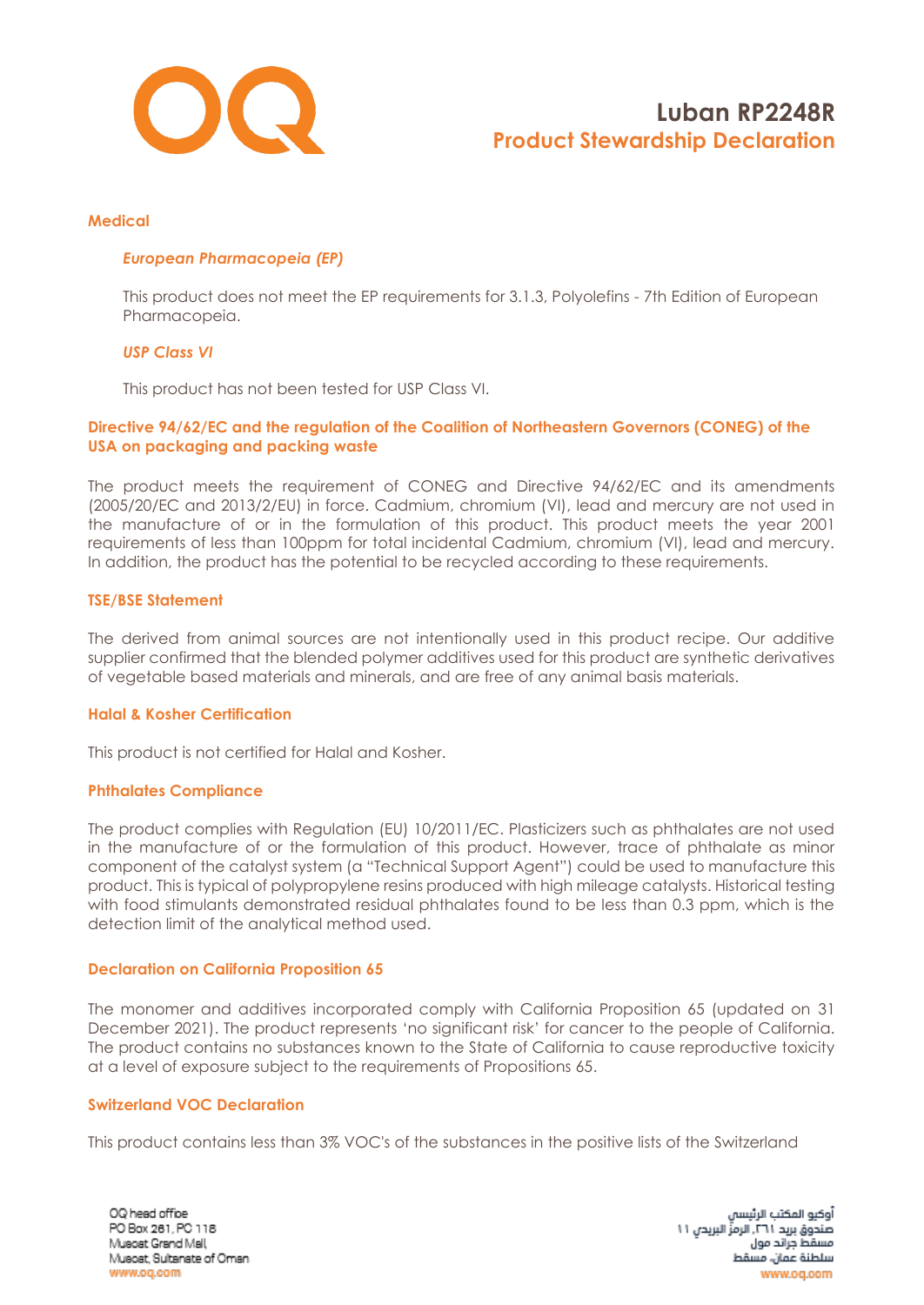

Regulations "VOC-LENKUNGSABGABE."

## **Absence of Substances and Chemicals**

We do not intend to use the Substances/Chemicals listed below in our product recipe:

- 2-Ethylhexylhexanoic acid
- Acetylacetone
- Acrylamide
- Aromatic amines
- Asbestos
- Azo pigments
- Benzo[a]pyrene
- Benzophenone, hydroxybenzophenone and 4-methylbenzophenone
- Benzotriazole
- Biocides
- Bisphenol-A, F, S
- Brominated flame retardants
- Butylated hydroxytoluene (BHT)
- CFC's
- Chlorinated paraffins
- CMR substances class 1A and 1B (Carcinogens, Mutagens and toxic for reproduction) according with Regulation CLP (1272/2008)
- Cyanides
- Dimethylfumarate
- Dioxins and furans
- Engineered nanomaterials
- Epoxidised Soya Bean Oil (ESBO)
- Epoxyderivates (BADGE, BFDGE or NOGE)
- Formaldehyde
- Genetic modified organisms (GMO)
- Glycolethers
- [Isopropylthioxanthone](https://www.google.com/search?rlz=1C1CHBF_enAE772AE772&q=Isopropylthioxanthone+(ITX)&spell=1&sa=X&ved=0ahUKEwjZgv6l6_fZAhWOblAKHQZfCSMQkeECCCIoAA) (ITX)
- Latex
- Melamine
- Mineral Oil Saturated Hydrocarbons (MOSH) and Mineral Oil Aromatic Hydrocarbons (MOAH) or any form of Oligomers.
- Nonylphenol and its derivatives
- Organo-tin compounds as tributyl-tin (TBT), dibutyl-tin (DBT), monobutyl-tin (MBT)
- Ozone depleting substances according to the Montreal protocol
- PBB or PBDE
- PBT/PCB
- PCP/PCN
- Perfluorooctane sulfonate (PFOS)
- Perfluorooctanoic acid (PFOA)
- Pesticides
- Polycyclic aromatic hydrocarbons (PAH)
- Radioactive substances
- Recycled materials
- Semicarbazide
- Sesame seeds or Wheat

OQ head office PO Box 261, PC 118 Musoat Grand Mall, Muscat, Sultanate of Oman www.oq.com